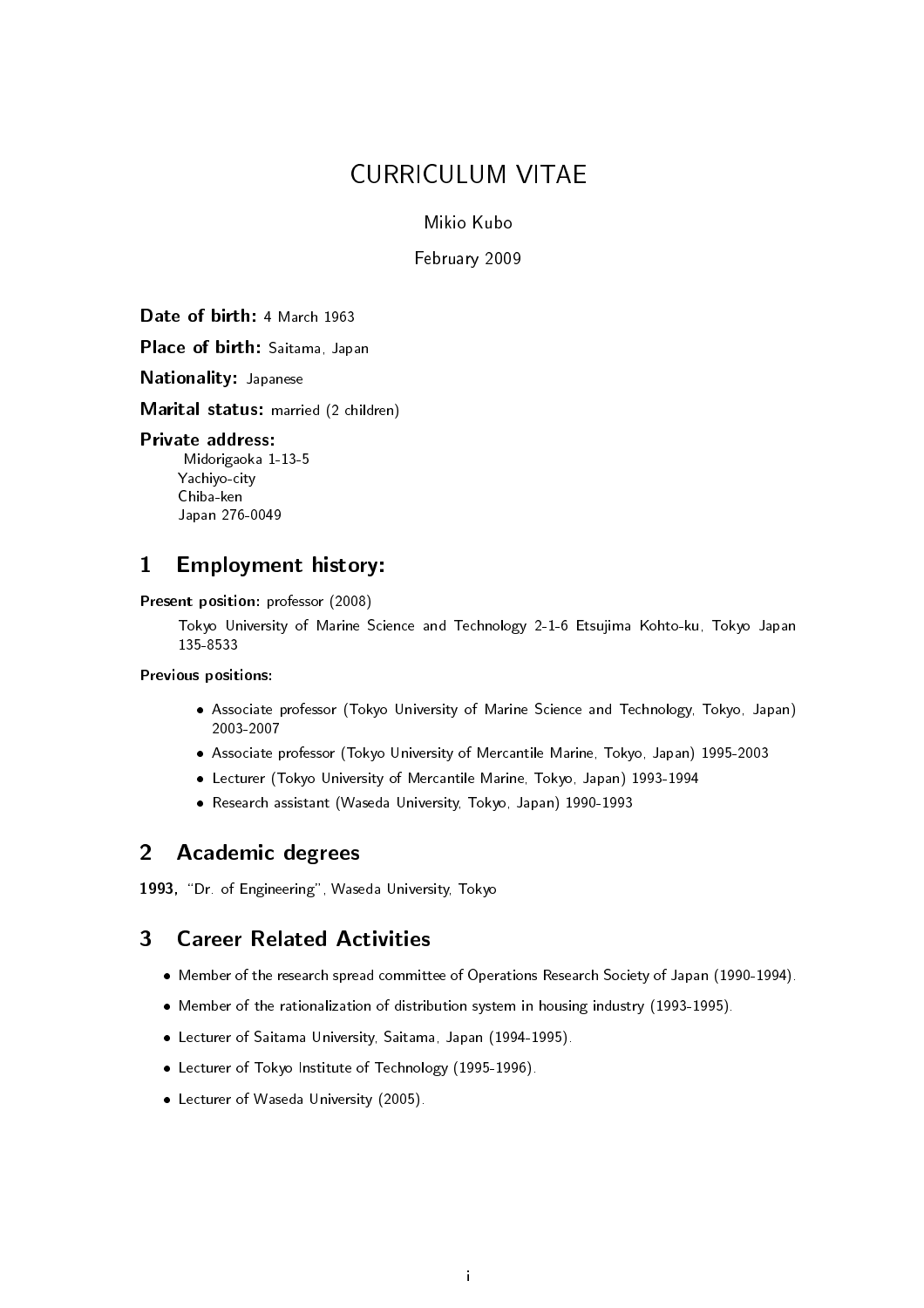#### 4 **Professional Memberships**

- Operations Research Society of Japan (Fellow)
- Mathematical Programming Society
- The Japan Society for Industrial and Applied Mathematics
- . Institute for Operations Research and the Management Sciences
- Scheduling Society of Japan (Vice President)

#### 5 Award

- SSOR Presentation Award (2007)
- Popularization Prize, Operations Research Society of Japan (2003)
- . Ohkawa Prize (Probabilistic Network Design Problem) appeared in Bulletin of the Center for Informatics, Waseda University, Vol. 16, pp. 44-55 (1994)

#### 6 **Patents**

- . 2005 September: Patent number 3722763 Algorithm for determining slab weight with JFE steel
- . 2007 Fast shortest path preprocessing and query method (with Y. Miyamoto and T. Uno)

### **Scientific Publications**  $\overline{\mathbf{7}}$

#### $7.1$ **Books**

Selected references from more than 25 published books (in Japanese):

- [KP09] Kubo, Mikio and J.P. Pedroso. Metaheuristics: a Programming Guide, 2009. AsakuraPublishing, 2009.
- [Kub07a] Kubo, Mikio. Applied Mathematics of Logistics, 2007. Asakura Publishing, 2007.
- [Kub07b] Kubo, Mikio. Supply Chain Management Handbook, 2007. Asakura Publishing, 2007.
- [KKA02] Kubo, Mikio, Matui K. and Tamura A. Handbook of Combinatorial Optimization, 2002. Asakura Publishing, 2002.
- [Kub01] Kubo, Mikio. Logistics Engeneering, 2001. Asakura Publishing, 2001.

[Kub00] Kubo, Mikio. Algorithms for Combinatorial Optimization, 2000. Kyoritsu Publishing, 2000.

#### $7.2$ Journal papers (selection)

Selected references from more than 80 published papers:

- [KCK08] Katayama, N., M. Chen and M. Kubo. Acapacity scaling heuristic for the multicommodity capacitated network design problem. Journal of Computational and Applied Mathematics, In Press, Corrected Proof: -, 2008.
- [IIK+05] Ibaraki, T., S. Imahori, M. Kubo, T. Masuda, T. Uno and M. Yagiura. Effective Local Search Algorithms for Routing and Scheduling Problems with General Time-Window Constraints. Transportation Science, 39(2): 206-232, 2005.
- [PK05] Pedroso, João Pedro and Mikio Kubo. Hybrid Tabu Search for Lot Sizing Problems. Hybrid Metaheuristics, pages 66-77 2005.
- [MKI+03] Miyamoto, Y., M. Kubo, S. Itoh and K.Murakami. Algorithms for the Item Assortment Problem:an Application to Vending Machine Products. Japan Journal of Industrial and Applied Mathematics, 20(1) 87-100, 2003.